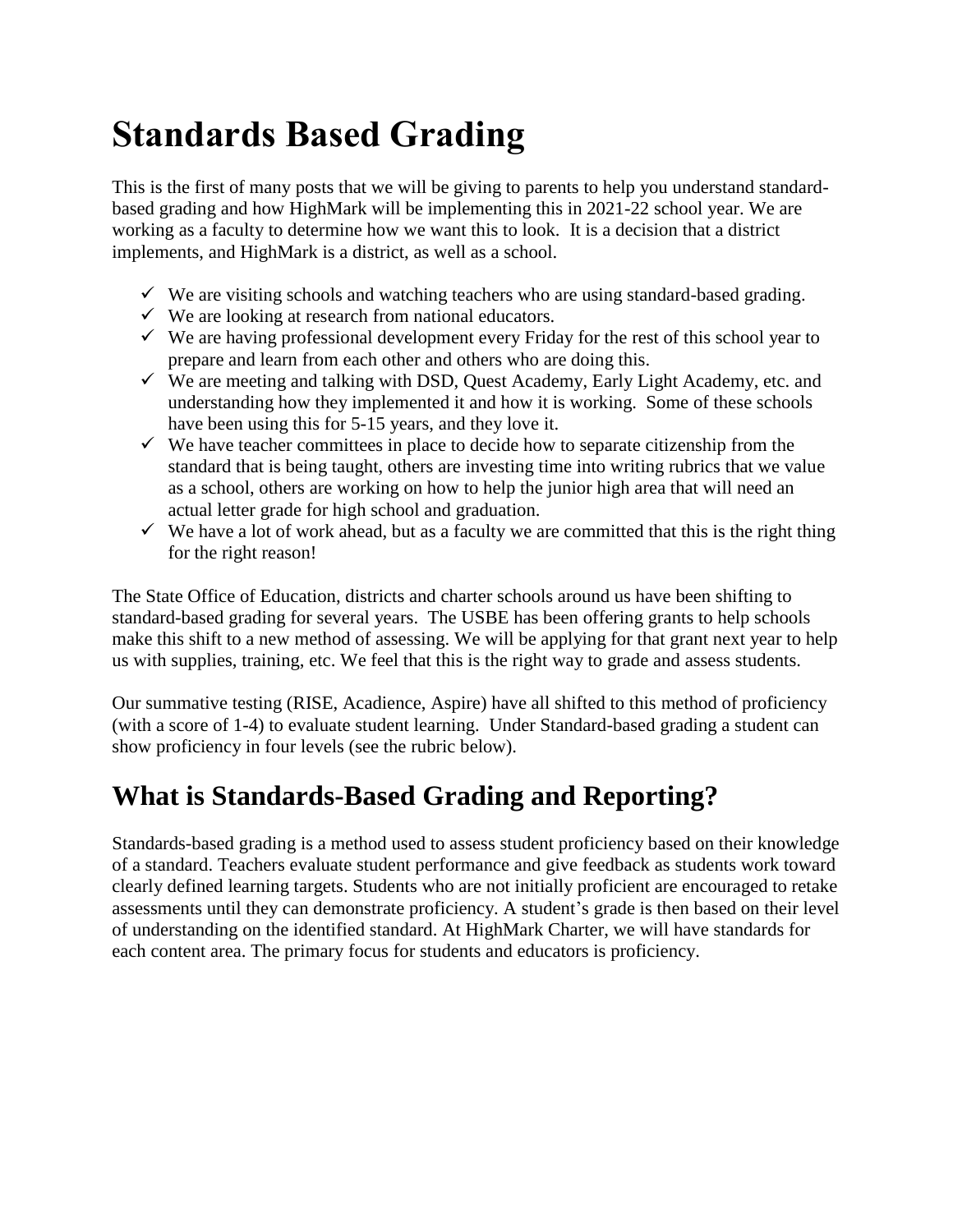### **Why Standards-Based Grading?**

Students today experience stress and anxiety at higher rates than ever before. Much of this stress comes from uncertainty about how to successfully meet all of the expectations from their teachers. Standards-based grading unifies and simplifies the grading process from teacher to teacher providing a clear direction for students about learning expectations. Students who have participated in classrooms using standards-based grading agree that they prefer this method to traditional grading practices. Furthermore, teachers believe that standards-based grading allows them to better meet individual student needs in the classroom. As teachers transition to standards-based grading, students will begin to recognize their academic growth, build confidence in themselves as a student, and feel empowered to work with teachers to ensure their learning success.

## **FAQs**

 $\triangleright$  What will this look like in the classroom?

Standards-based grading classrooms embrace a growth mindset model that allows students to learn from their mistakes and demonstrate learning over time. The model below is taken from developmental research at the University of Florida. Teachers follow this basic model in all content areas. This model allows students to understand concepts in a positive environment that turns mistakes into a learning experience. It also maintains the expectation that with practice *every* student can find success.

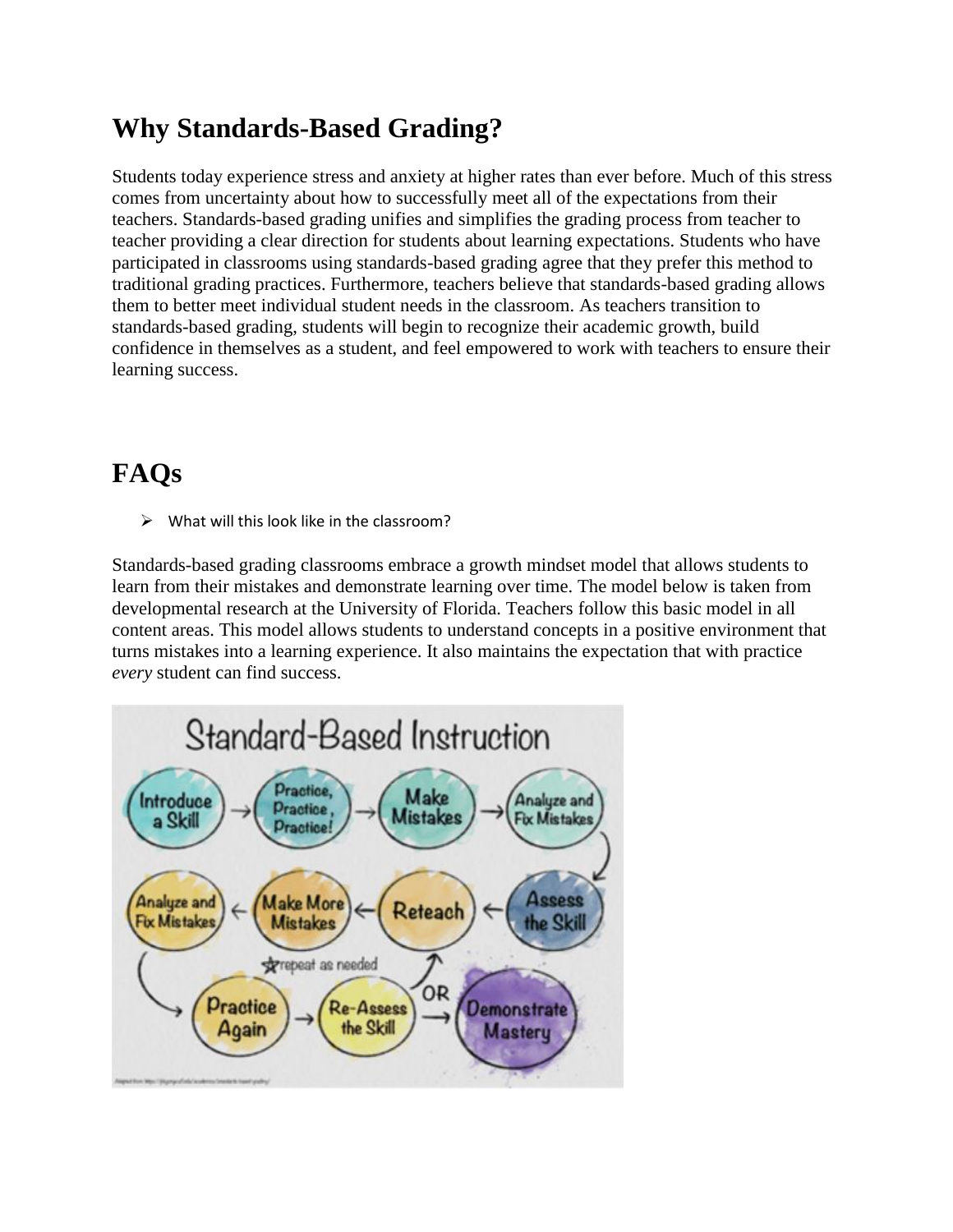$\triangleright$  How will this affect grades?

Students receive a variety of assessments for each standard in each of their classes. Each assessment will have a clearly defined rubric modeled after the school-wide rubric. The rubric allows the student to understand the expectation and how to achieve proficiency on the assessment. A student's performance on a series of assessments (both formative and summative) will be used to determine the student's overall grade in the course.

Practice assignments are just that, practice, and thus serve primarily as a source of feedback and instructional support for both students and teachers. Parents should use practice scores as a reference of how to help their student at home. Teachers may require students to complete all practice work prior to allowing them to retake an assessment.

 $\triangleright$  How can students improve their grade?

Students can improve their grade through practice and reassessment. If a student's grade is lower than desired, it is because they do not understand a priority standard in that content area. Parents and students should review the student's scores and the practice assignments associated with that standard. Students should review or redo practice assignments until they have reached proficiency or mastery. We will build in time during the school day to redo assignments and assessments. If students are interested in improving their grade, they should speak with the teacher to schedule a time to retake an assessment. Deadlines for retaking assessments will be established by the school's grading calendar (midterm and end of term). We encourage all students to take advantage of retakes in order to improve their grades. *To ensure student learning on priority standards, extra-credit is not offered.*

 $\triangleright$  How will this affect student's IEP?

Students who currently receive Special Education services will continue to work on IEP goals just as they have in the past. Teachers, special education or general education, will continue to support student learning with the use of accommodations determined by the IEP team.

Watch this video from Granite School District to capture what this standard-based learning is. GSD has been doing proficiency based learning for many years.

[https://www.youtube.com/watch?v=bDcdajpIsao&feature=emb\\_logo](https://www.youtube.com/watch?v=bDcdajpIsao&feature=emb_logo) – SBG – Granite